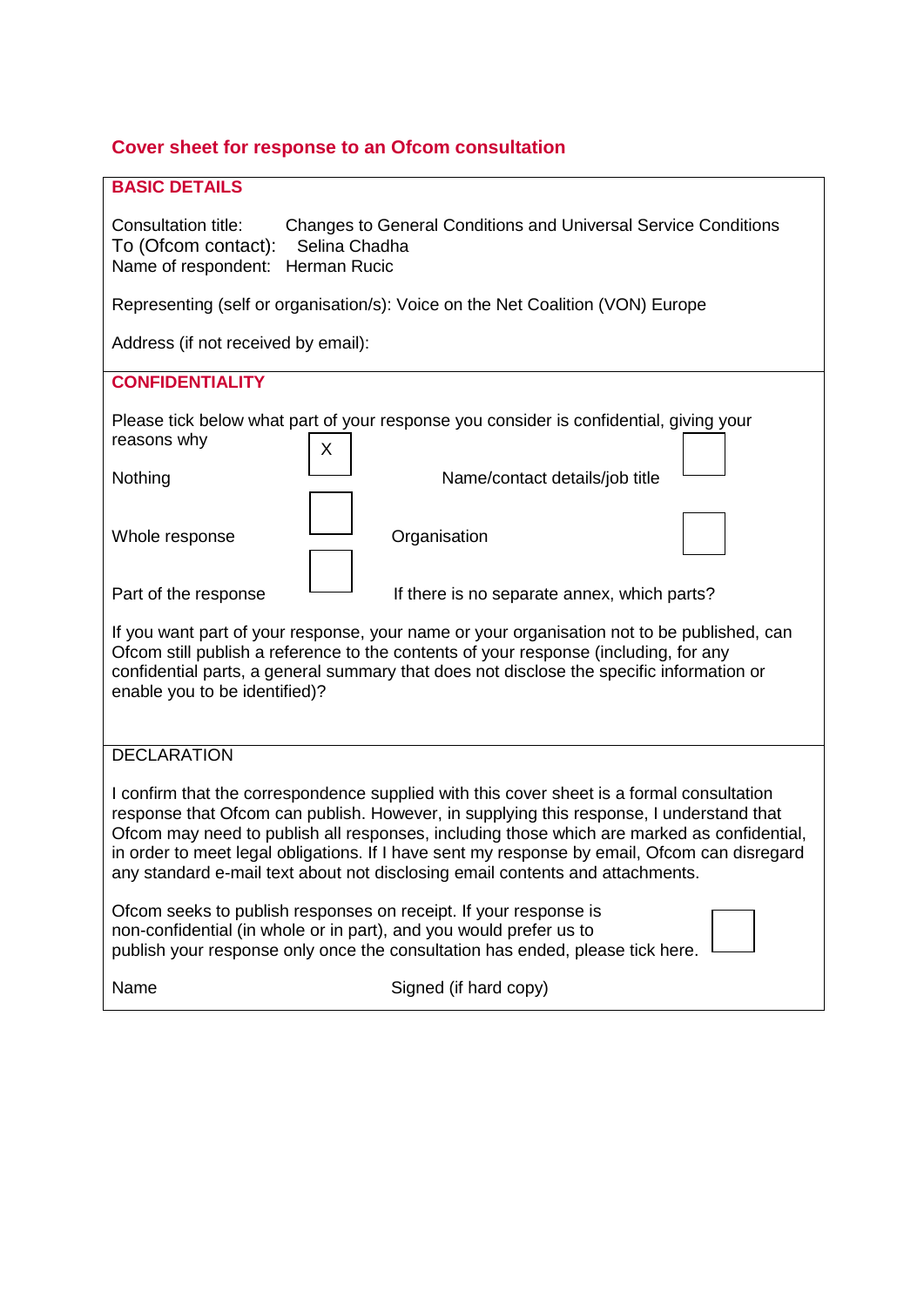

# **Comments on Ofcom's Consultation on Changes to General Conditions and Universal Service Conditions**

*by VON Europe, April 2011*

The Voice on the Net Coalition Europe ("VON") welcomes the opportunity to comment on Ofcom's **Consultation on the Changes to General Conditions and Universal Service Conditions** (hereafter "the Consultation").

### **Preliminary Remark**

As a preliminary remark, VON is concerned by the fact that Art. 22 par. 3 of the Revised Universal Service Directive (hereafter 'USD') does not seem to be reflected in the proposed changes set out in this Consultation.

VON considers that there is a need to safeguard the quality of Internet access in order to avoid a "dirt road" effect, in parallel to the possibility for ISPs to offer managed services.

Art. 22 par. 3 of the Revised USD stipulates that *"in order to prevent the degradation of service and the hindering or slowing down of traffic over networks, Member States shall ensure that national regulatory authorities are able to set minimum quality of service requirements on an undertaking or undertakings providing public communications networks"*. The use of "prevent" does seem to suggest that any action undertaken by Ofcom should occur ex ante rather than ex post.

In setting such minimum quality of service requirements, Ofcom will have to take into account the fact that the online ecosystem is complex and multi-dimensional. Enforcement of open Internet policies and regulations will therefore require leveraging the deep technical expertise within Ofcom and creating a process for gathering input and data from outside experts. Ofcom should convene a technical advisory group – with industry participants (service/content/application providers and ISPs) operating across the EU – as a means of receiving expert input to help inform reasoned decision-making about what forms of discrimination may be anticompetitive or harm end users and consumers, create barriers to innovation , and what "best practices" should be put forward. Industry experts can provide Ofcom with valuable information on network management practices and developments in network infrastructure and technology, and what constitutes minimum quality of service and/or a 'functional Internet access', as provided for by EU legislation.

1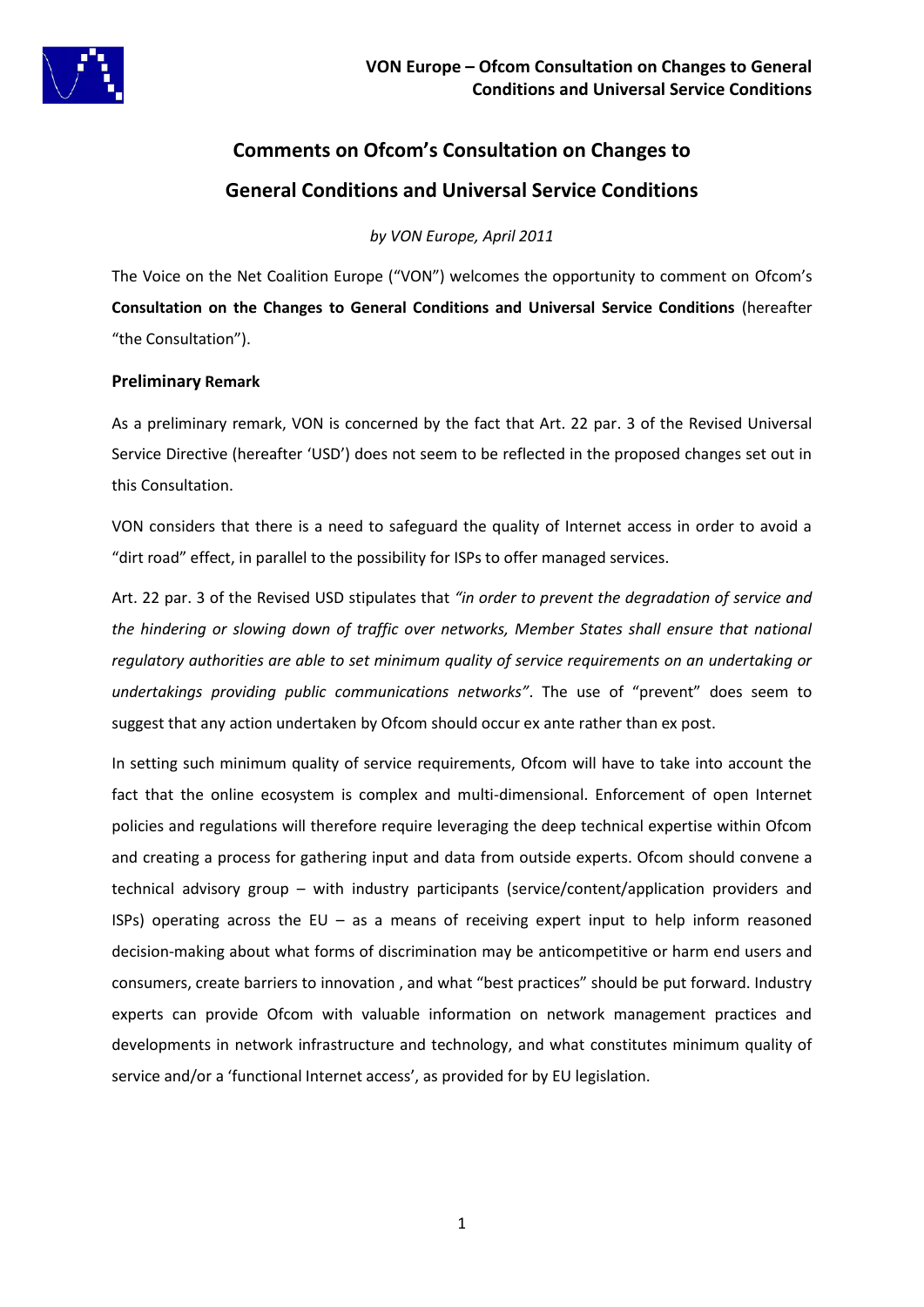

#### **Detailed Responses**

#### **Q1. Do you agree with our proposed approach to definitions?**

VON agrees with the definition put forward for PATS but would like to draw to Ofcom's attention that in interpreting this definition, Ofcom will need to take into consideration Recital 13 of the Citizens' Rights Directive 2009/136/EC, which states:

"*Definitions need to be adjusted so as to conform to the principle of technology neutrality and to keep pace with technological development. In particular, conditions for the provision of a service should be separated from the actual definitional elements of a publicly available telephone service, i.e. an electronic communications service made available to the public for originating and receiving, directly or indirectly, national or national and international calls through a number or numbers in a national or international telephone numbering plan, whether such a service is based on circuit switching or packet switching technology. It is the nature of such a service that it is bidirectional, enabling both the parties to communicate. A service which does not fulfil all these conditions, such as for example a 'click-through' application on a customer service website, is not a publicly available telephone service.* (...)"

[our emphasis added]

VON is pleased to see this point being highlighted in sections 6.4 to 6.6 and footnote 22 of the Consultation. This should however not be limited to 'click-through' applications, as it would seem more in line with the principle of technology neutrality to also be device-agnostic, thus for example also exempt devices such as tablets, iPod touch, etc.

**Q4. Do you agree with our proposals for emergency call numbers – which includes amending the definition of CP and requiring that location information is provided free of charge, as soon as the call reaches the emergency organisations and is accurate and reliable (in line with our proposed high level criteria)?**

VON Europe supports the approach to emergency service access proposed by Ofcom. We also agree that the current framework in place in the UK does not need to be changed in this matter *prima facie*.

Moreover, VON Europe fully supports Ofcom's assessment that "technical feasibility" should remain a criteria in terms of the provision of location information, in light of Recital 40 of the Citizens' Rights Directive 2009/136/EC which stipulates that *"network-independent undertakings may not have*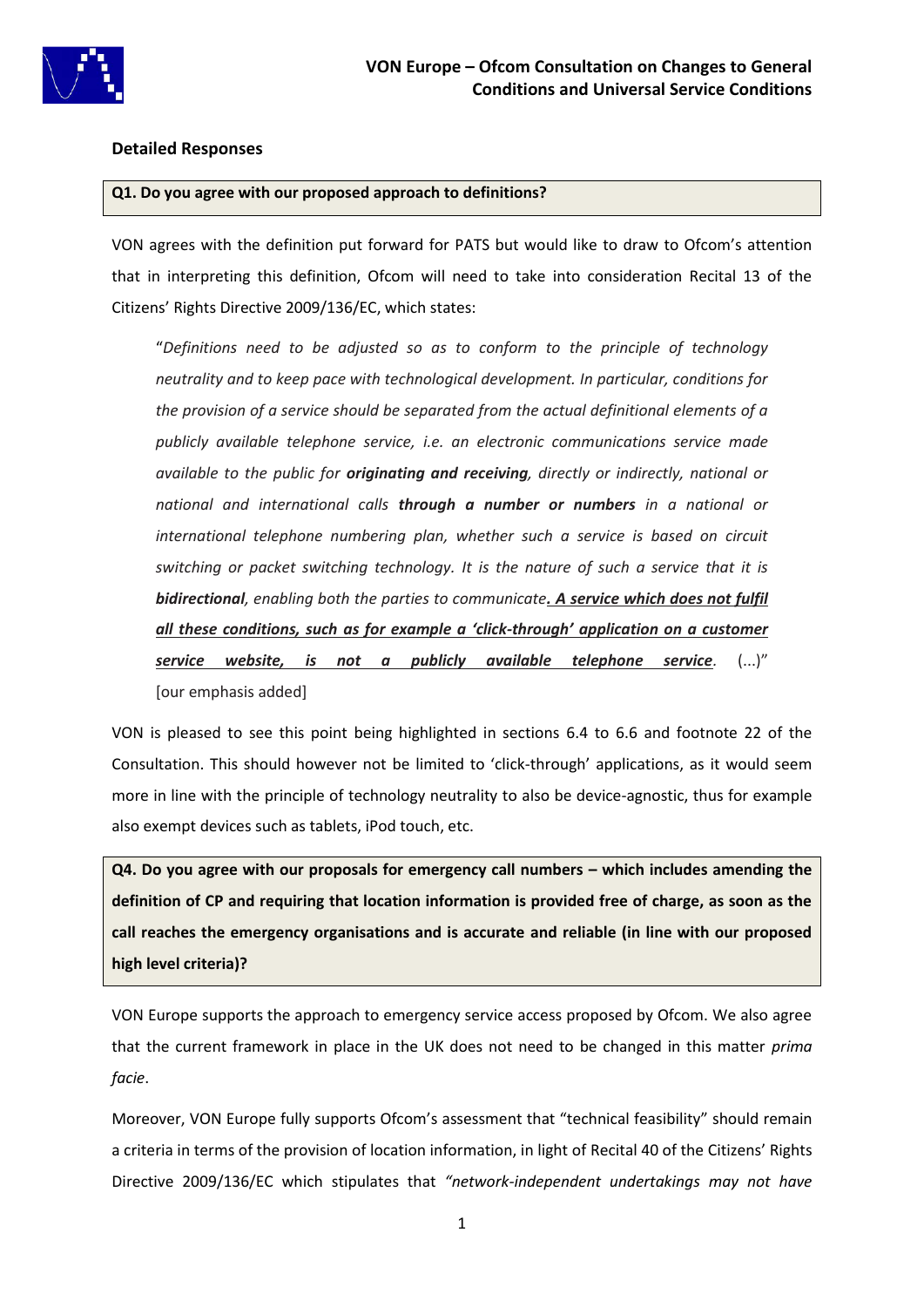

**.** 

*control over networks and may not be able to ensure that emergency calls made through their service are routed with the same reliability, as they may not be able to guarantee service availability, given that problems related to infrastructure are not under their control. For network-independent undertakings, caller location information may not always be technically feasible"*.

VON is however slightly confused by Ofcom's statement that *"for the avoidance of doubt, although many VoIP services may rely on the network infrastructure of other CPs, where the service is being provided at a principally fixed location it is technically feasible for location information to be provided and therefore this recital does not imply providers of such services are exempt from the obligations of Article 26"* (par. 6.13 of the Consultation). This seems to imply that Ofcom is interpreting the notion of "network independent" as only applying to mobile or nomadic VoIP, an interpretation that is much narrower than the concept of "network independent undertaking", which does not differentiate between fixed and mobile in this context.

Further in the Consultation, Ofcom again inaccurately points out that '*the provision of location information for nomadic VoIP services presents a particular set of technical challenges, largely due to the fact that users of such services are able to use a variety of networks to connect to the VoIP service. Mechanisms for providing location information in relation to such services are currently being considered by ESO (European Standards Organisation)/ETSI (European Telecommunications Standards Institute). We feel it is premature to set criteria for these services in the absence of internationally-recognised standards. In line with Recital 40 to the USD, we will revisit this issue when ESO/ETSI have completed their work*" (par. 6.30 of the Consultation – our emphasis added).

This is in contrast with the Universal Service Directive which states in Recital 23 that *"providers of electronic communications services that allow calls should ensure that their customers are adequately informed as to whether or not access to emergency services is provided and of any limitation on service (such as a limitation on the provision of caller location information or the routing of emergency calls)"*, without differentiating between technologies used or the fact that the service is provided at a fixed, mobile or nomadic location.

**VON Europe would therefore request that Ofcom align its wording with the Universal Service Directive and take a technologically neutral approach<sup>1</sup> by referring to "network-independent undertakings" rather than refer to specific protocols and services used in either fixed or mobile context.**

<sup>1</sup> As required by Recital 12 of the Citizens' Rights Directive which states: 'Definitions need to be adjusted so as to conform to the principle of technology neutrality and to keep pace with technological development' and specifically points out that definitions should not focus on 'whether such a service is based on circuit switching or packet switching technology'.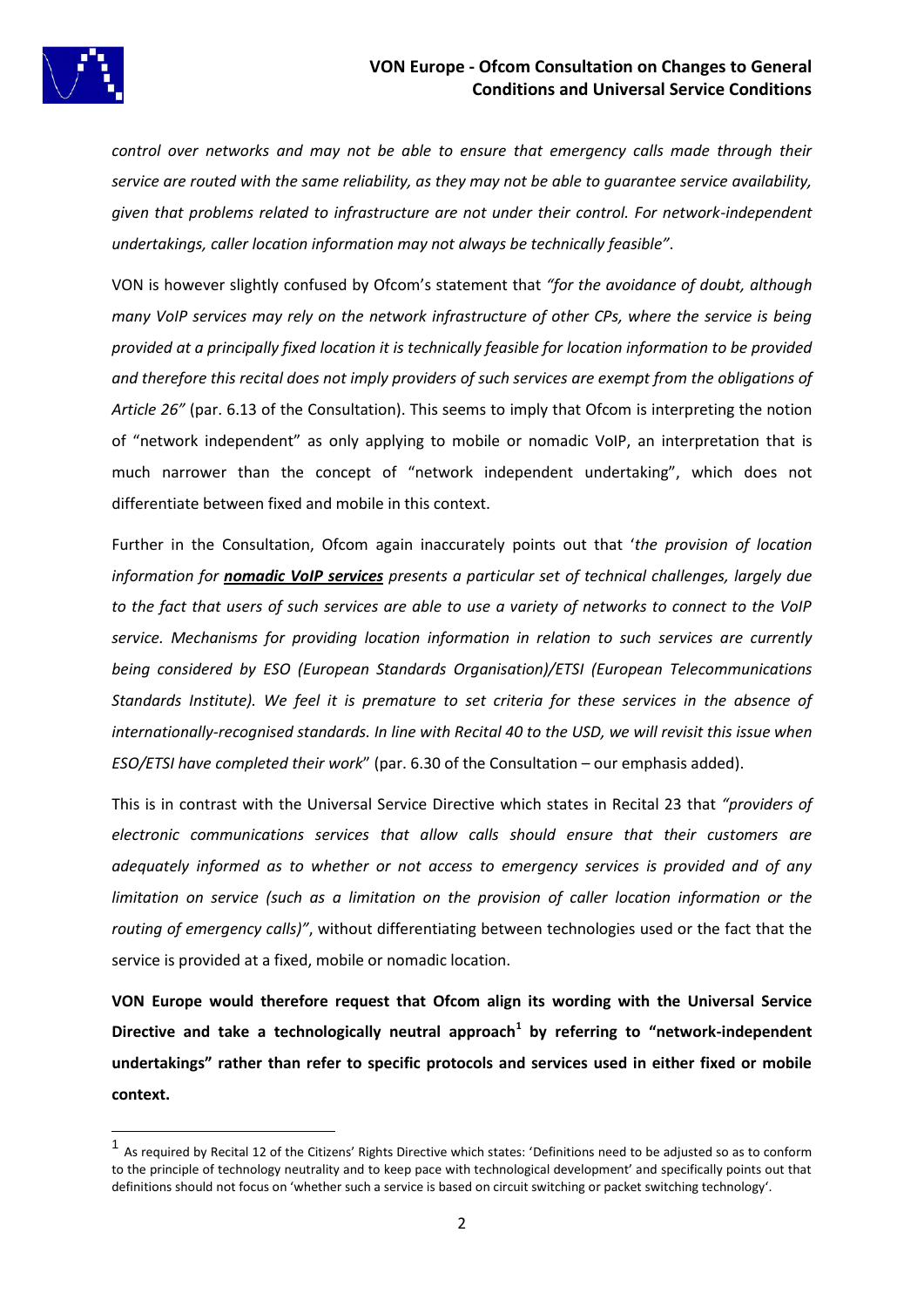

**Q5. Do you agree with our proposed approach to contract related requirements relating to the provision of additional information, the length of contracts and the conditions for termination?**

VON broadly agrees with Ofcom's proposed approach and we consider that improving and facilitating switching by subscribers is important to promote a competitive market, although clearly insufficient in its own right to preserve the open Internet, especially given that all ISPs could adopt similar restrictions (which experience around Europe demonstrates is a real threat rather than conjecture).

VON also supports Ofcom's broad view of transparency as it concerns traffic shaping, as set out under footnote 35 of the Consultation, even though we consider that the list could already be made more substantive in light of current practices (*e.g.* tethering, throttling, port blocking, protocol blocking, etc.).

VON does however consider that crucial language set out under Recital 28 of the Universal Service Directive should be better reflected in Ofcom's changes. According to Recital 28, "*end-users should be able to decide what content they want to send and receive, and which services, applications, hardware and software they want to use for such purposes, without prejudice to the need to preserve the integrity and security of networks and services. A competitive market will provide users with a wide choice of content, applications and services. National regulatory authorities should promote users' ability to access and distribute information and to run applications and services of their choice, as provided for in Article 8 of Directive 2002/21/EC (Framework Directive). Given the increasing importance of electronic communications for consumers and businesses, users should in any case be fully informed of any limiting conditions imposed on the use of electronic communications services by the service and/or network provider. Such information should, at the option of the provider, specify the type of content, application or service concerned, individual applications or services, or both. Depending on the technology used and the type of limitation, such limitations may require user consent under Directive 2002/58/EC (Directive on privacy and electronic communications)*".

**Q6. Do you agree with our proposals to ensure equivalent access to the emergency services for disabled users and to mandate the provision of Emergency SMS?**

**Q7. Do you agree that given the existing measures that are in place to help disabled users to access 116XXX services, it is not necessary to make further changes to GC15 in this respect?**

As regards access for disabled people, VON agrees with Ofcom's view as set out in par. 8.31: "*The revised Directive and associated recitals clarify that the aim should be to deliver functional*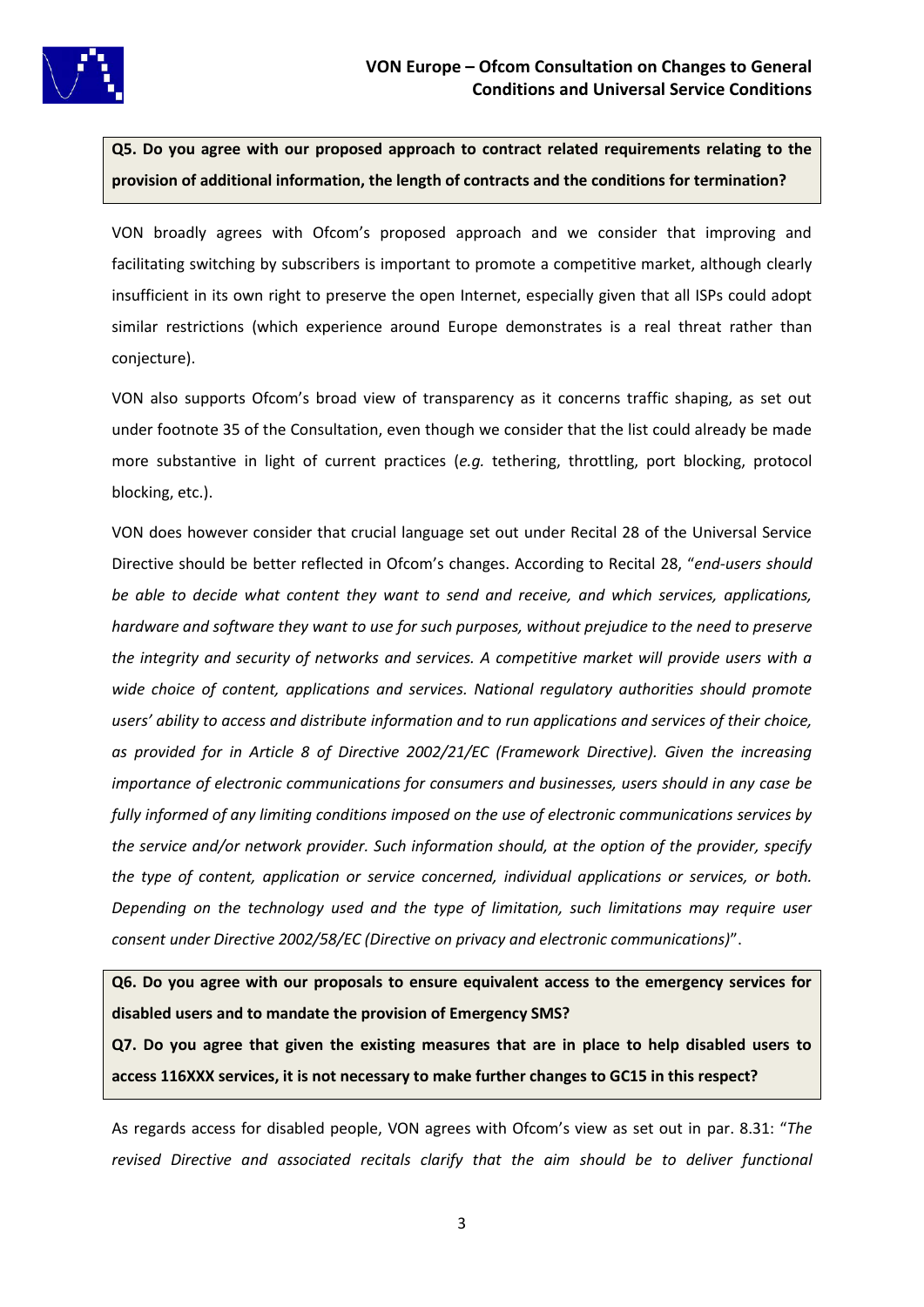

*equivalence, or as close to it as can be achieved. The concept of equivalence is broad and not tied to any specific service. Provision for disabled end-users can be re-examined in the light of, for example, technological developments*".

Although equivalence in access to emergency services for disabled users is clearly important, mandating Emergency SMS must be looked at in the context of technical feasibility, to ensure that this possibility can be offered to users in a reliable manner and with the appropriate technical framework.

**Q8. Do you agree with our proposals on conditions for transferring the rights of use of telephone numbers and also for granting their use for a limited period of time?**

VON agrees with Ofcom's proposal to formalize sub-allocation and the conditions under which it should occur. VON urges Ofcom to ensure that potential anticompetitive behaviour would be reduced to a minimum. From our perspective protection mechanisms need to be set in place to safeguard smaller CPs from possible abusive practices of larger CPs.

As such, it is important to note that sub-allocation is not a solution 'per-se', as it places the suballocatee in a greater dependence towards the CPs that has a complete power over the numbers and the network. In case of problem, the only solution the sub-allocatee has is to transfer the numbers to another CP provided that the CP allow it. Porting would also be possible but then would need to involve the end users – which is not the preferred solution for solving an issue between CPs or CPs and Information Society Service providers. Such issues should also be considered by Ofcom when setting out sub-allocation conditions.

**Q9. Do you agree with our proposals on the one working day requirement in relation to bulk mobile ports and in relation to fixed porting? If not, please explain why?**

**Q10. Do you agree with our proposed approach to the porting compensation scheme requirement?**

VON considers that Ofcom is right in facilitating switching of providers, porting being one element to tackle. Ofcom should however be conscious that with increased bundling of service offers by providers (*e.g.* triple or quadruple play bundling voice, broadband Internet, TV and mobile access), facilitating porting will only address the tip of the iceberg. VON encourages Ofcom to continue its Switching Review in that context.